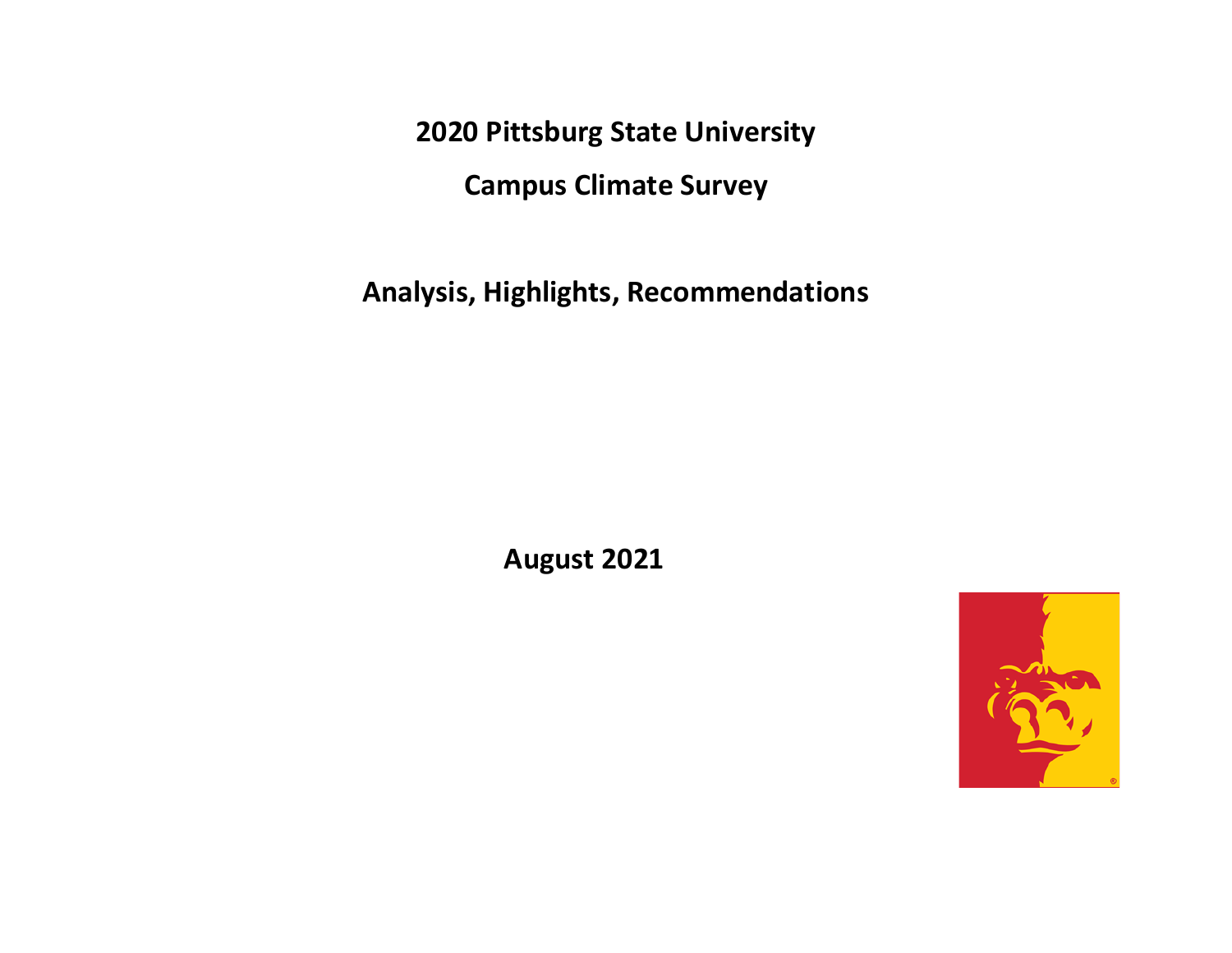#### **Overview**

**Part 1. Introduction**

**Part 2. Analysis, Results, Recommendations**

**Part 3. Thematic Analysis of Open Comments**

**Part 4. Recap and Future Recommendations**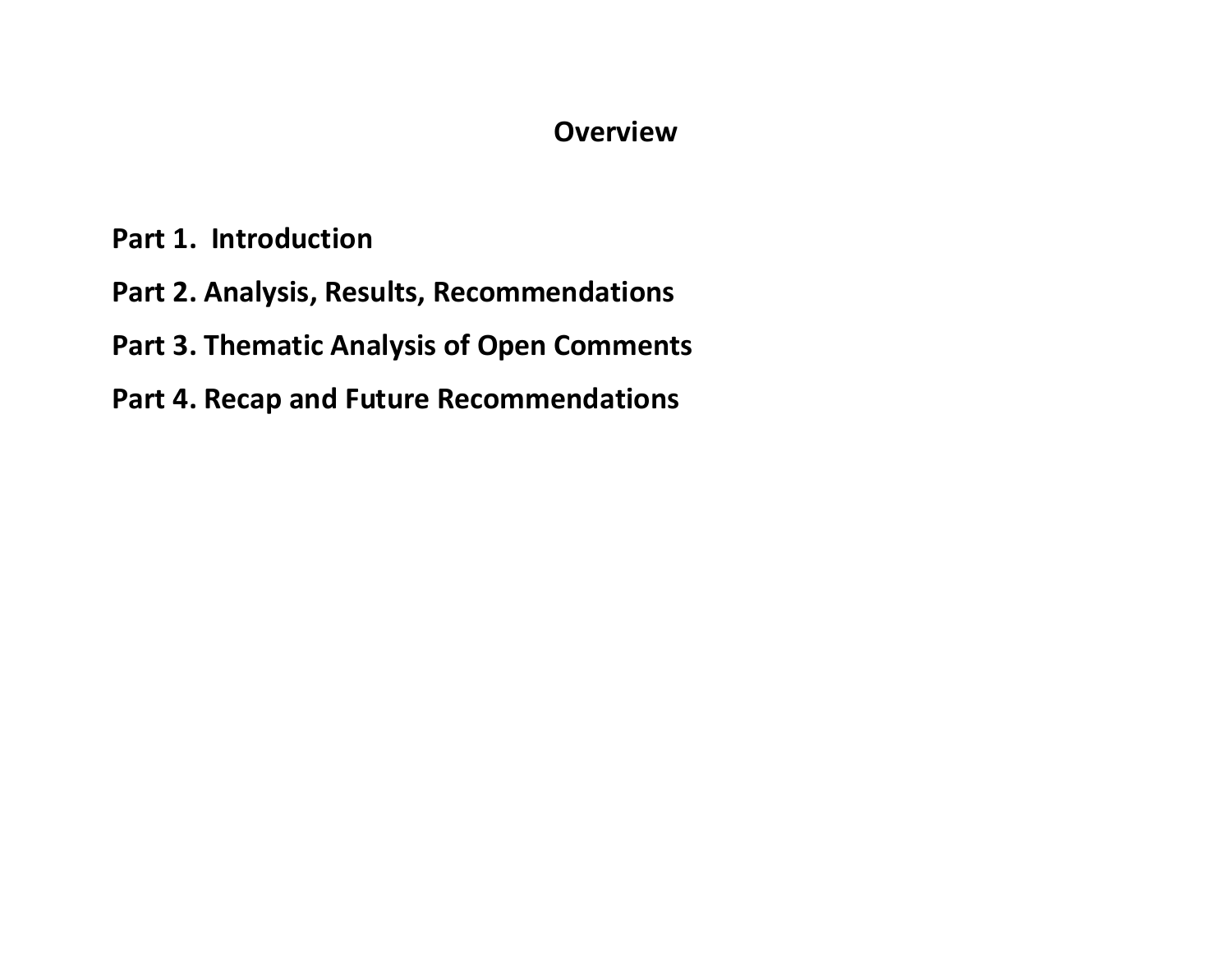#### **Part 1. Introduction**

- **Context of Survey**
- **Survey Deployment**
- **Data Analysis**
	- o **Veterans**
	- o **Disabilities, Accommodations and Office of Institutional Equity**
	- o **Religion, Worldview, Spiritual Affiliation**
	- o **Political views**
	- o **LGBTQIA + Community, Office of Student Diversity**
	- o **Employees of Color**
	- o **Racial Integration**
	- o **Importance of Diversity/Inclusion to Leadership**
	- o **Institution's Responsiveness to Reports of Discrimination/Bias/ Harassment**
	- o **Safety on Campus/Campus Police/Safety Measures**
	- o **Campus Climate**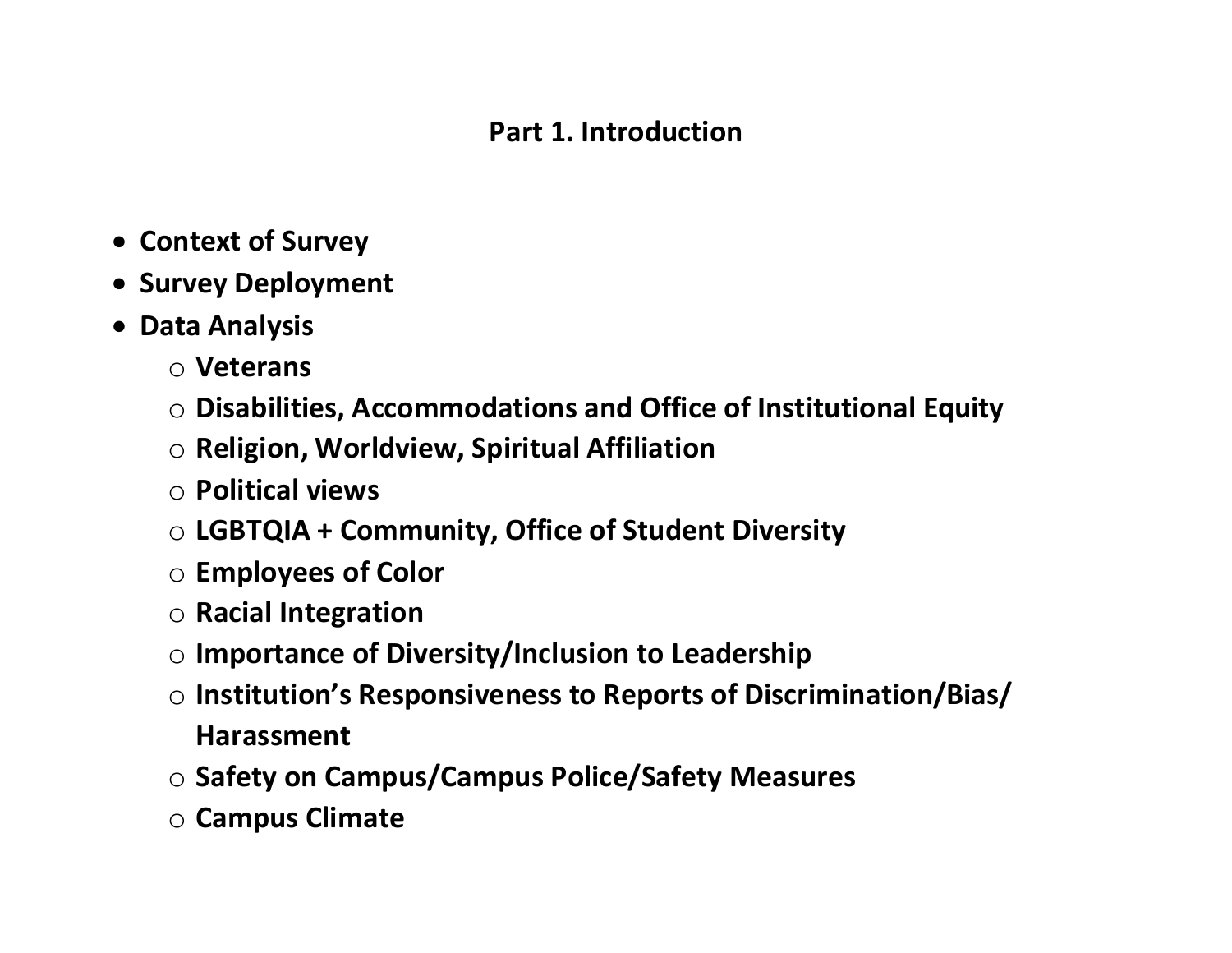#### **Valid Response Rates**

|                             | <b>Sample Size</b> | <b>Responses</b> | <b>Response Rates</b> |
|-----------------------------|--------------------|------------------|-----------------------|
| <b>Students</b>             | 6,400              | 1,827            | 28.5%                 |
| Faculty, Staff, and $ 896 $ |                    | 587              | 65.5%                 |
| Administration              |                    |                  |                       |
| University Total            | 7,296              | 2,418            | 33.1%                 |

**\* Employee numbers provided by Human Resources**

- **\* Student numbers provided by Registrar**
- **\* Faculty, staff and administration numbers were not broken up by responses**
- **\* Full-time and part-time employees were offered the opportunity to participate**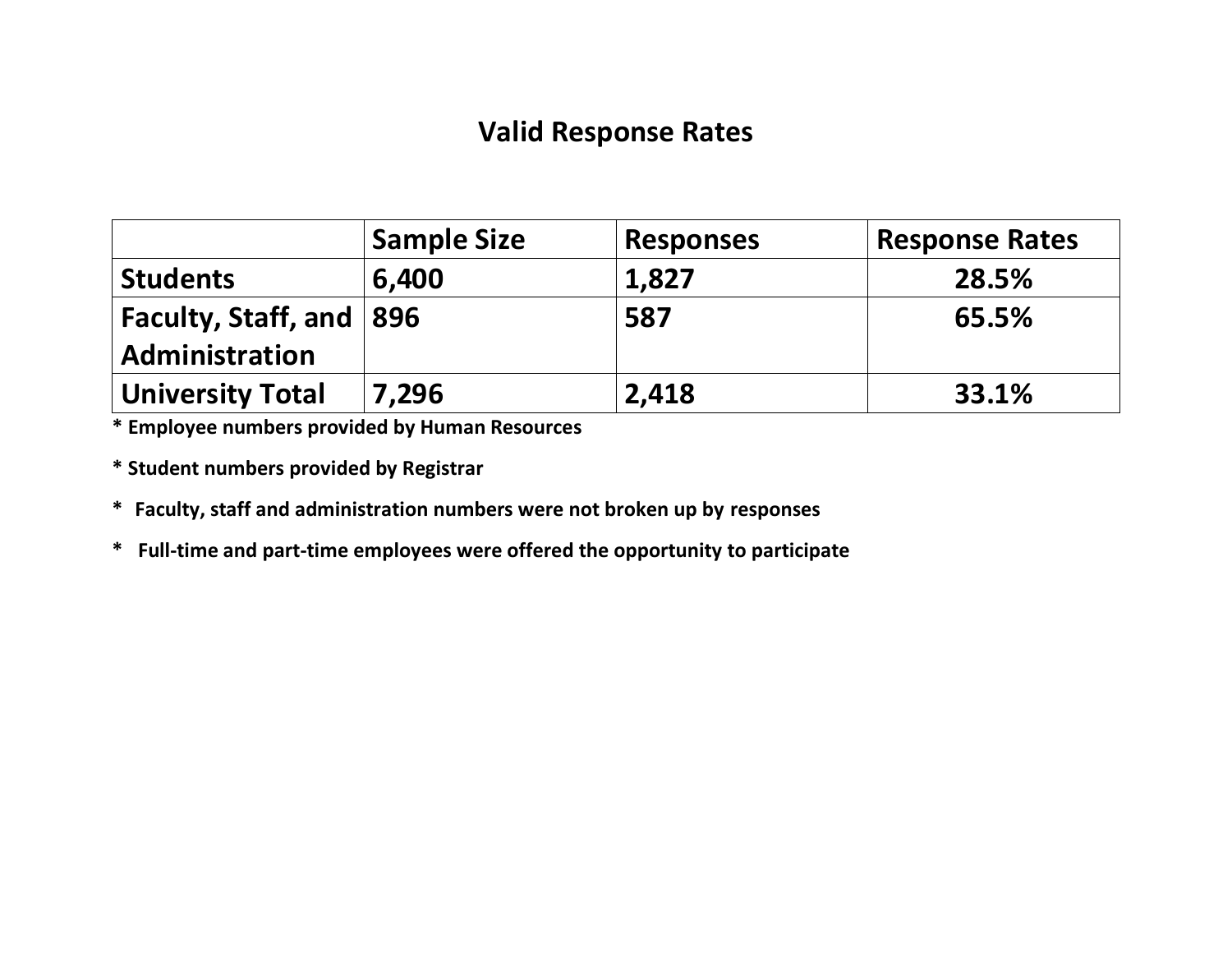# **Items with Highest % of Disagree/Strongly Disagree -Students**

| can openly express my political views/worldviews on campus                        | 23% |
|-----------------------------------------------------------------------------------|-----|
| can openly express my political views/worldviews in the<br>surrounding community  | 25% |
| can openly express my sexual identity/orientation in the<br>surrounding community | 29% |
| As a person of color, I feel welcome in the surrounding<br>community              | 25% |
| know where to file a report                                                       | 35% |
| Our campus is diverse, but not inclusive                                          | 25% |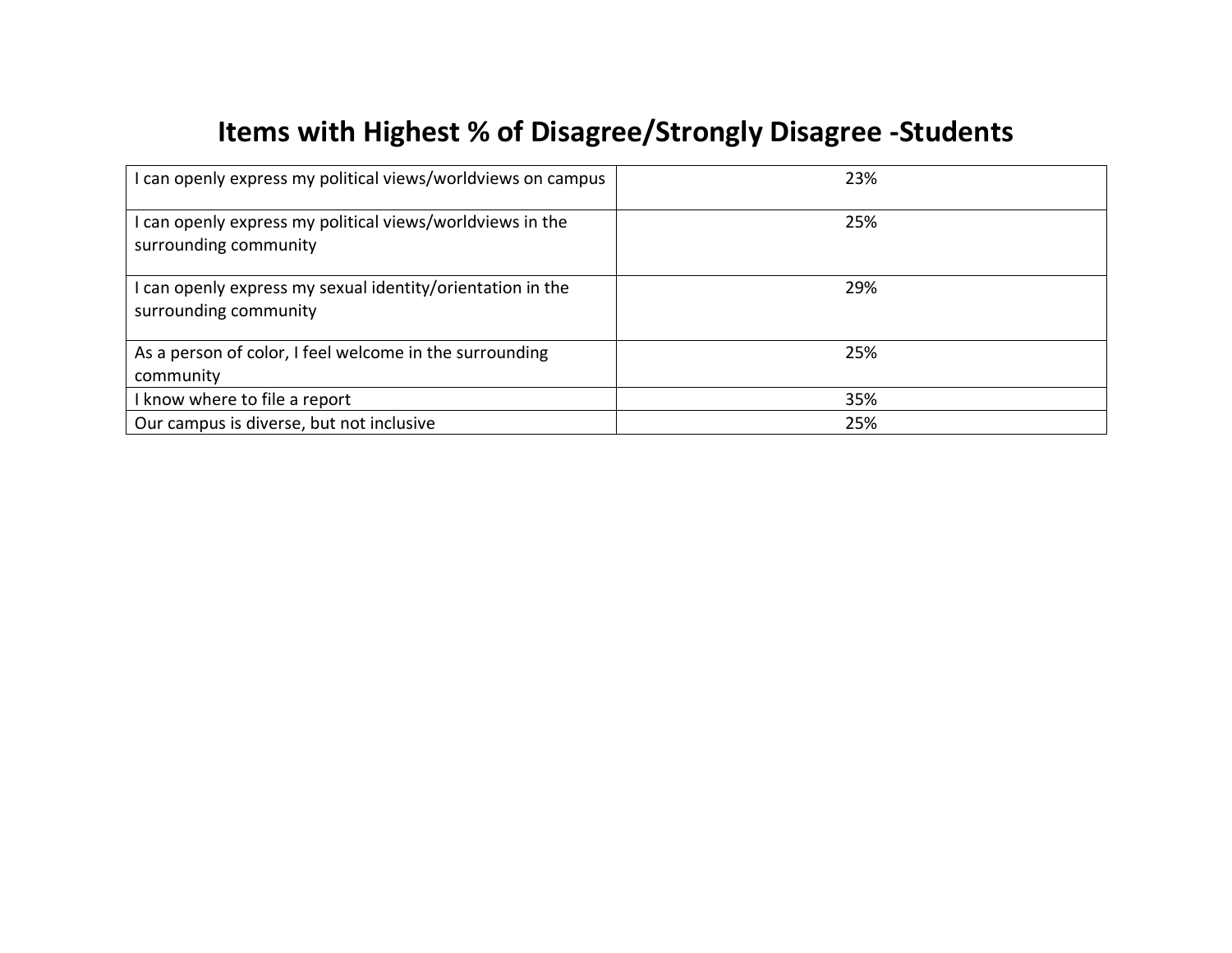# **Items with Highest % of Disagree/Strongly Disagree -Faculty**

| I can openly express my religious/spiritual    | 30% |
|------------------------------------------------|-----|
| beliefs on campus                              |     |
| I can openly express my political              | 31% |
| views/worldviews on campus                     |     |
| I can openly express my political              | 33% |
| views/worldviews in the surrounding            |     |
| community                                      |     |
| A can openly express my sexual                 | 42% |
| identity/orientation in the surrounding        |     |
| community                                      |     |
| My search committee had a dedicated            | 57% |
| diversity recruitment specialist               |     |
| Members of my search committee frequented      | 40% |
| diversity recruitment events                   |     |
| My department/division/unit hosted events      | 42% |
| for future diverse employees on our campus     |     |
| My department/division/unit participates in    | 42% |
| diverse employee exchange programs             |     |
| My department/division/unit has pipeline       | 46% |
| programs to attract diverse employees          |     |
| I have received adequate diversity training to | 40% |
| engage with students and employees on          |     |
| campus                                         |     |
|                                                |     |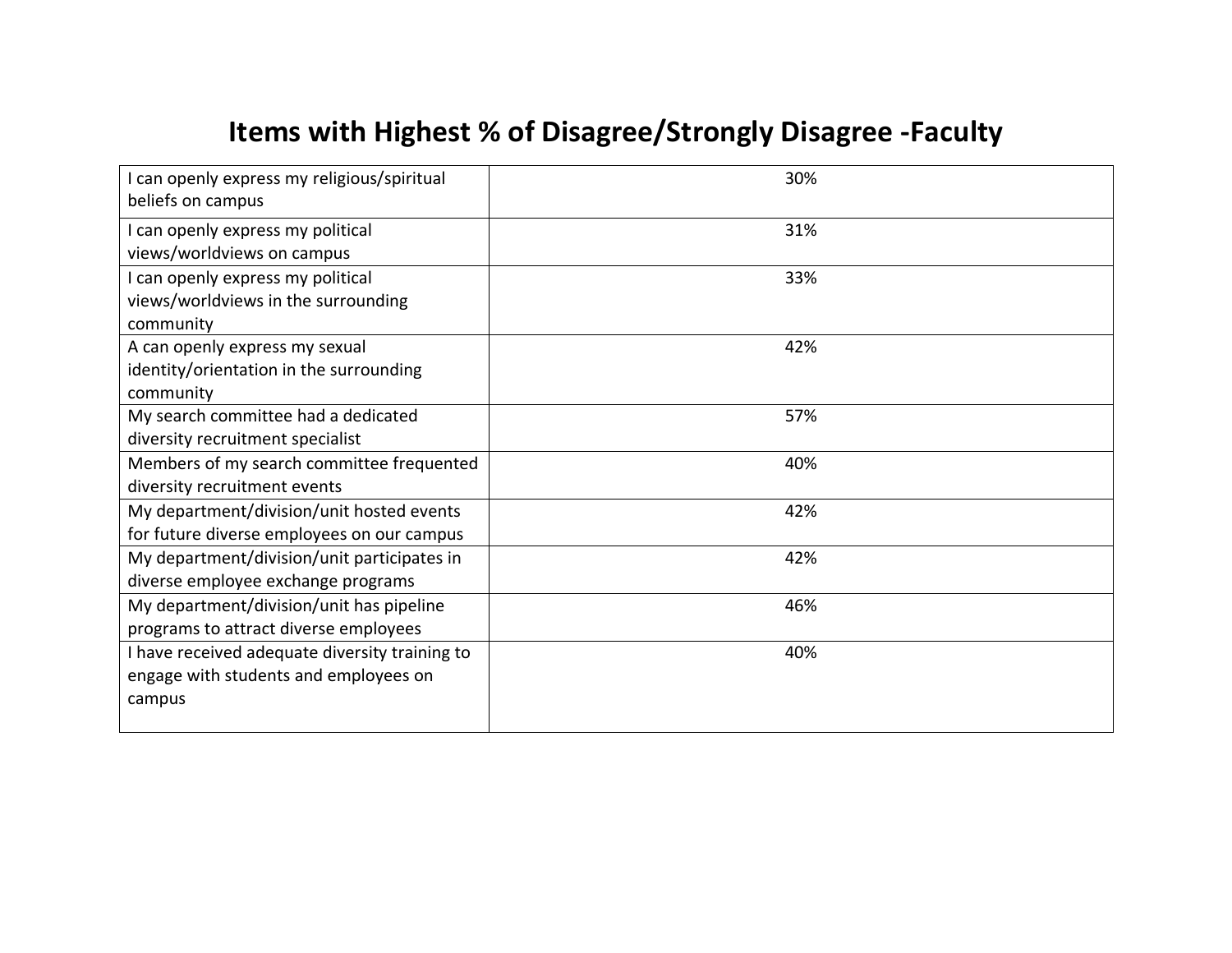# **Items with Highest % of Disagree/Strongly Disagree -Staff**

| I can openly express my political                | 38% |
|--------------------------------------------------|-----|
| views/worldviews on campus                       |     |
| I can openly express my sexual                   | 31% |
| identity/orientation on campus                   |     |
| I can openly express my sexual                   | 39% |
| identity/orientation in the surrounding          |     |
| community                                        |     |
| My search committee had a dedicated              | 61% |
| diversity recruitment specialist                 |     |
| Members of my search committee frequented        | 48% |
| diversity recruitment events                     |     |
| My department/division/unit hosted events        | 45% |
| for future diverse employees on our campus       |     |
| My department/division/unit participates in      | 31% |
| an institutional strategic diversity hiring plan |     |
| My department/division/unit participates in      | 40% |
| diverse employee exchange programs               |     |
| My department/division/unit has pipeline         | 45% |
| programs to attract diverse employees            |     |
| A written diversity plan is required in my       | 50% |
| department/division/unit                         |     |
| I know where to file a report                    | 30% |
| Our campus is inclusive, but not diverse         | 30% |
| All campus personnel are held to the same        | 35% |
| code of professional ethics and conduct          |     |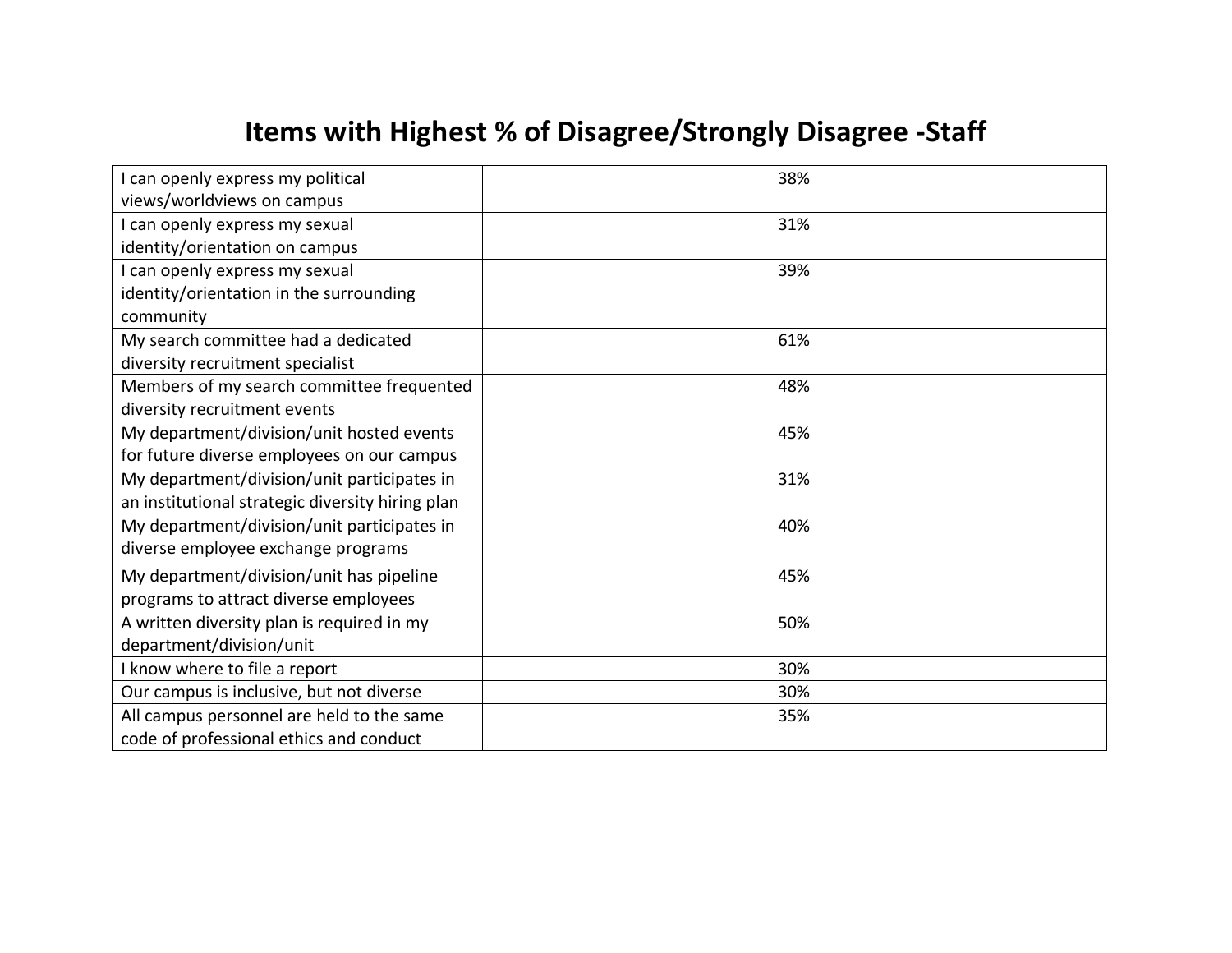# **Items with Highest % of Disagree/Strongly Disagree -Administration**

| I can openly express my political views/worldviews on<br>campus                                                            | 37% |
|----------------------------------------------------------------------------------------------------------------------------|-----|
| I can openly express my political views/worldviews in the<br>surrounding community                                         | 23% |
| My search committee had a dedicated diversity recruitment<br>specialist                                                    | 60% |
| Members of my search committee frequented diversity<br>recruitment events                                                  | 58% |
| My department/division/unit hosted events for future<br>diverse employees on our campus                                    | 77% |
| My department/division/unit participates in an institutional<br>strategic diversity hiring plan                            | 44% |
| My department/division/unit participates in<br>diverse employee exchange programs                                          | 60% |
| My department/division/unit has pipeline programs to<br>attract diverse employees                                          | 50% |
| My department/division/unit is accountable for diversity<br>progress                                                       | 38% |
| I need more education and resources regarding minority<br>groups and diversity in order to be more effective in my<br>work | 42% |